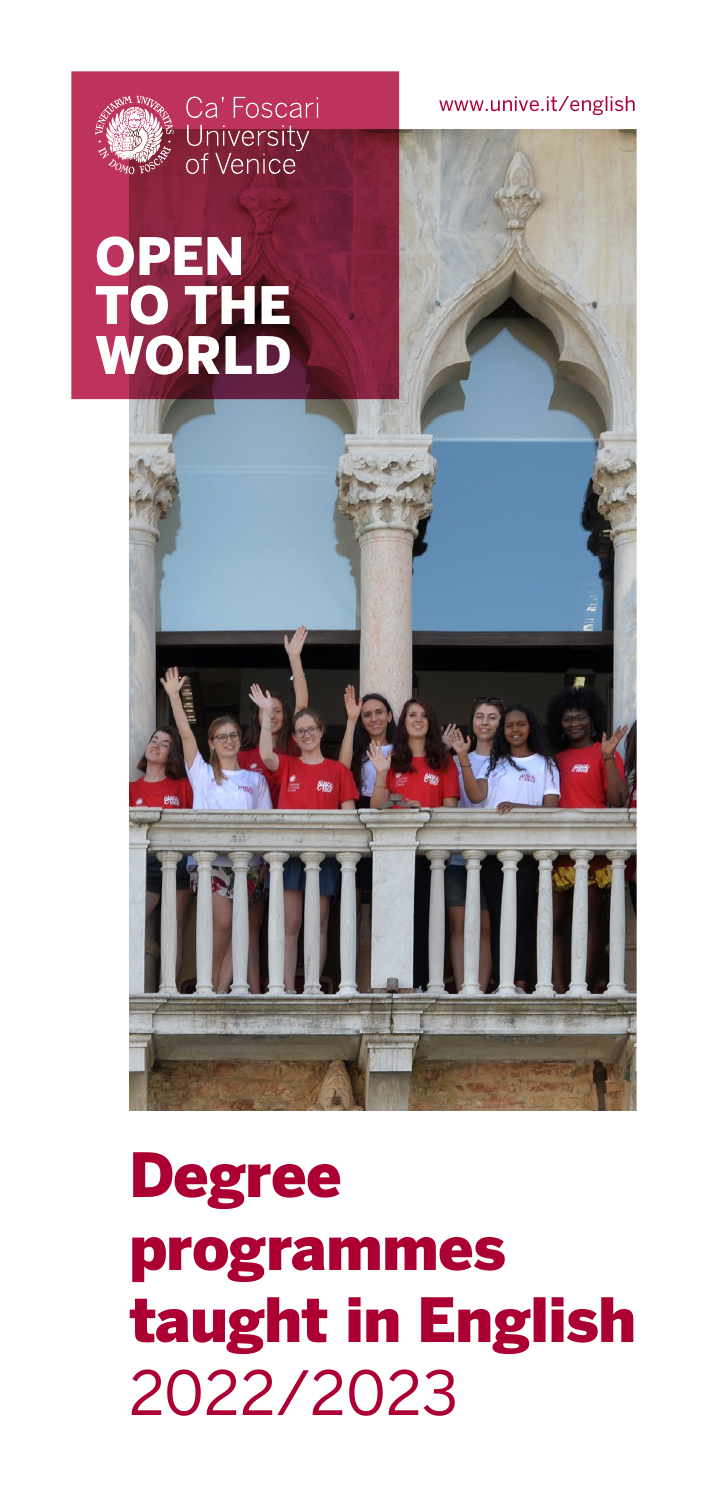

#### Ca' Foscari at a glance

23.000 students, including: 1,500 new international students each year **1.300 professors**, lecturers and administrative staff **100 visiting professors** each year 8 departments 6 libraries 1 language centre 500+ exchange programmes around the world 10,000+ internship agreements in Italy and abroad

#### Italian university system

| <b>Undergraduate</b><br><b>studies</b>             | <b>Graduate</b><br><b>studies</b>                 |                                               |
|----------------------------------------------------|---------------------------------------------------|-----------------------------------------------|
| Bachelor's<br>degree<br><i>Laurea</i><br>triennale | Master's<br>degree<br><i>Laurea</i><br>magistrale | Doctoral<br>degree<br>Dottorato<br>di ricerca |
| 1st cycle                                          | 2nd cycle                                         | 3rd cycle                                     |
| 3 vears                                            | 2 years                                           | 3+ years                                      |

| <b>University</b><br>preparation year            | <b>Duration   Fees</b>  |  |
|--------------------------------------------------|-------------------------|--|
| <b>Foundation Year</b><br>Instruction in English | 8 months $\big $ €5,000 |  |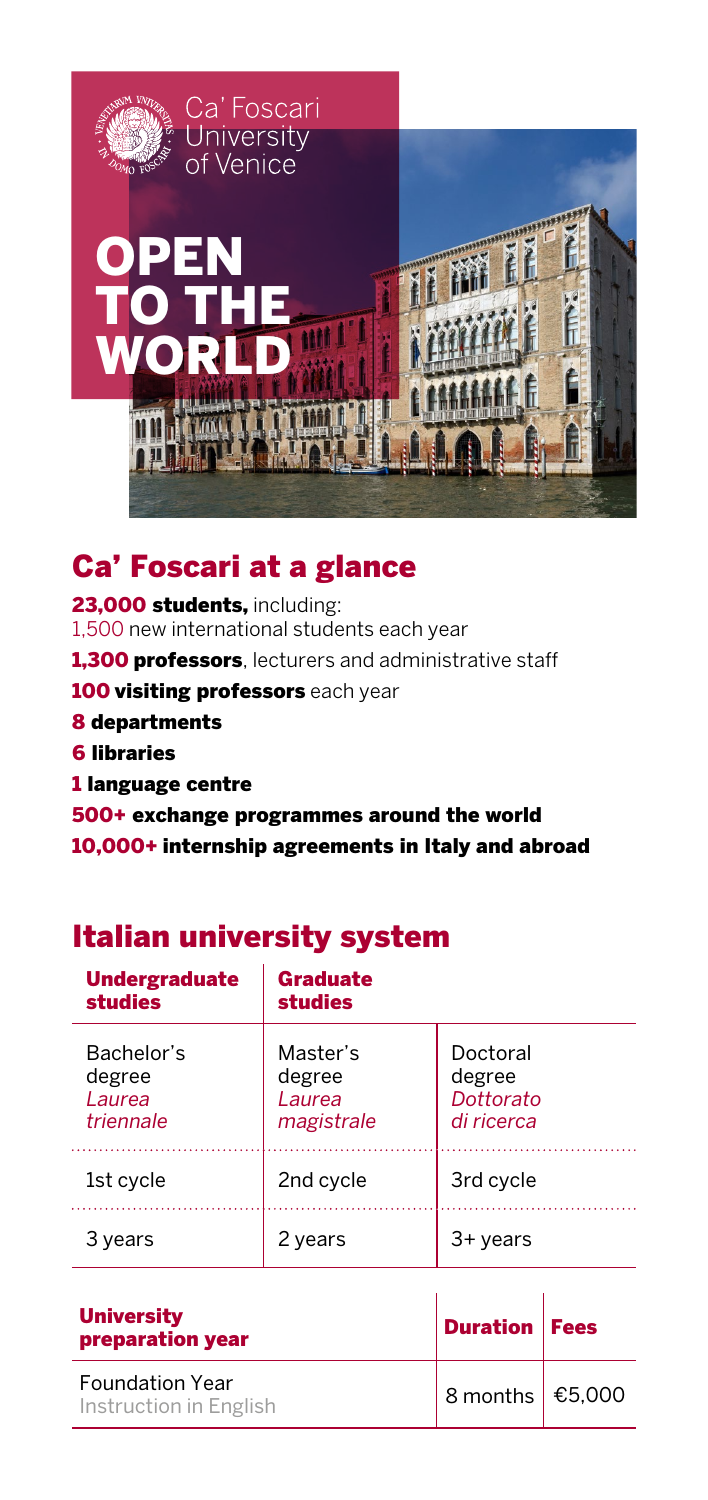## Bachelor's degree programmes

| <b>Programmes</b>                                                                      | <b>Double</b><br>degrees | Limited<br>admission |
|----------------------------------------------------------------------------------------|--------------------------|----------------------|
| <b>Business Administration</b><br>Business Administration and<br>Management Curriculum |                          |                      |
| Digital Management                                                                     |                          |                      |
| <b>Economics and Business</b><br>Economics. Markets and Finance<br>Curriculum          |                          |                      |
| Hospitality Innovation and<br>e-Tourism                                                |                          |                      |
| Philosophy, International<br>and Economic Studies                                      |                          |                      |

## Master's degree programmes

| <b>Programmes</b>                                                                                                                                                                              | <b>Double</b><br>degrees | <b>Limited</b><br>admission |
|------------------------------------------------------------------------------------------------------------------------------------------------------------------------------------------------|--------------------------|-----------------------------|
| Comparative International<br>Relations<br>Global Studies Curriculum<br>/ European Union Studies<br>Curriculum                                                                                  |                          |                             |
| <b>Computer Science</b><br>and Information Technology<br>Artificial Intelligence and Data<br>Engineering Curriculum /<br>Cybersecurity Curriculum /<br>Software Development and<br>Engineering |                          |                             |
| Conservation Science and<br>Technology for Cultural Heritage                                                                                                                                   |                          |                             |
| Data Analytics for Business and<br>Society                                                                                                                                                     |                          |                             |
| Digital and Public Humanities                                                                                                                                                                  |                          |                             |
| Economics, Finance<br>and Sustainability<br>Economics - OEM Curriculum /<br>Quantitative Finance and Risk<br>Management Curriculum /<br>Sustainable Finance Curriculum                         |                          |                             |
| Economics and Management of<br>Arts and Cultural Activities<br>Economics and Administration of<br>Arts and Culture Curriculum<br>.                                                             |                          |                             |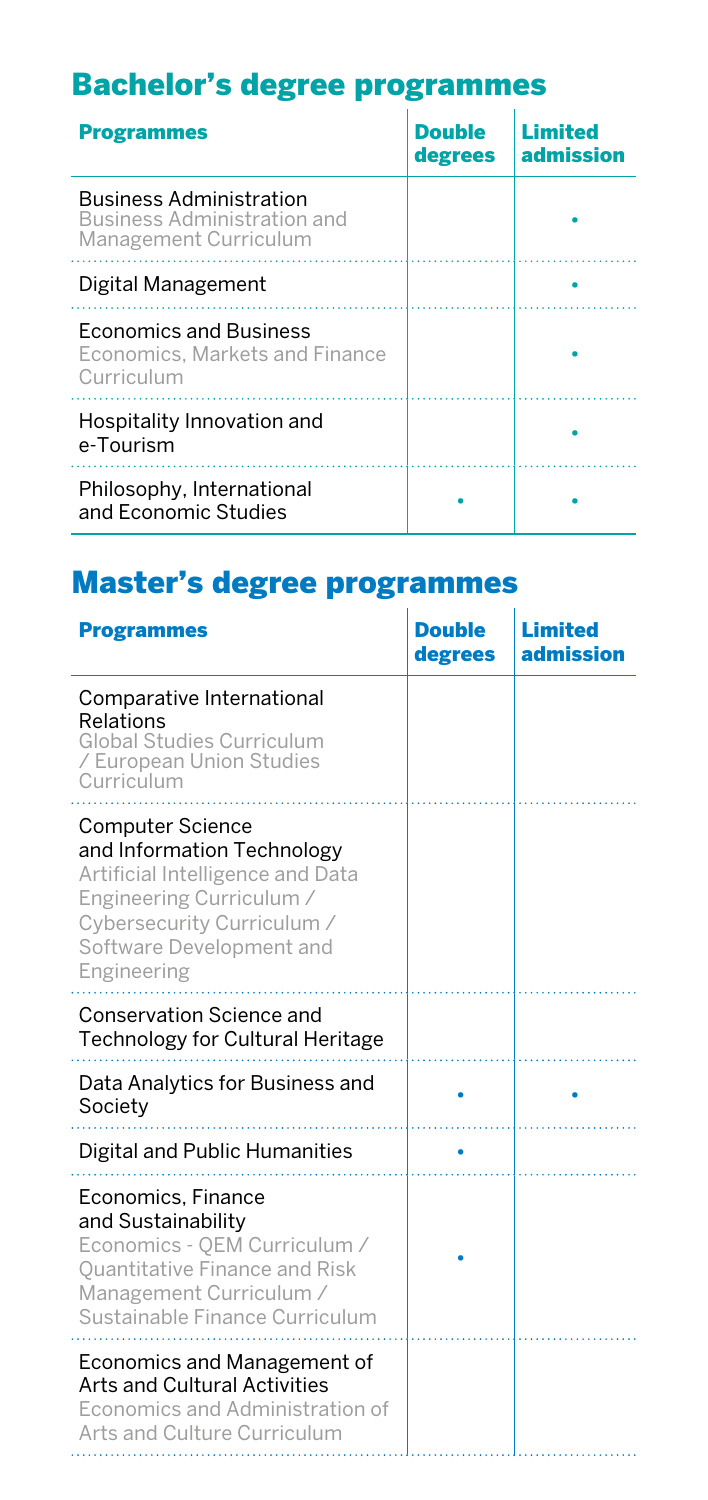| <b>Programmes</b>                                                                                                                                                     | Double<br>degrees | Limited<br>admission |
|-----------------------------------------------------------------------------------------------------------------------------------------------------------------------|-------------------|----------------------|
| <b>Engineering Physics</b><br><b>Quantum Science and Technology</b><br>Curriculum / Physics of Finance<br>and Economy Curriculum /<br>Physics of the Brain Curriculum |                   |                      |
| <b>Environmental Humanities</b>                                                                                                                                       |                   |                      |
| <b>Environmental Sciences</b><br>Global Change and Sustainability<br>Curriculum                                                                                       |                   |                      |
| European, American and<br>Postcolonial Language and<br>Literature<br>American Studies Curriculum /<br><b>English Studies Curriculum</b>                               |                   |                      |
| Global Development and<br>Entrepreneurship<br>Global Markets Curriculum /<br>Entrepreneurship Curriculum                                                              |                   |                      |
| Language Sciences<br>Language Sciences Curriculum /<br>Joint Master's Degree in English<br>Linguistics                                                                |                   |                      |
| Management<br>Accounting and Finance Curriculum<br>/ International Management<br>Curriculum / Innovation and<br>Marketing Curriculum                                  |                   |                      |
| Science and Technology of Bio<br>and Nanomaterials                                                                                                                    |                   |                      |
| Sustainable Chemistry and<br>Technologies<br>Biomolecular Chemistry Curriculum                                                                                        |                   |                      |

#### Doctoral Programmes

Asian and African Studies www.unive.it/asian-african-studies

Computer Science www.unive.it/phdcomputerscience

Economics www.unive.it/phdeconomics

Management www.unive.it/phdmanagement

Polar Sciences www.unive.it/polarscience

Science and Management of Climate Change www.unive.it/phdclimatechange

Science and Technology of Bio and Nanomaterials www.unive.it/nanotechnologies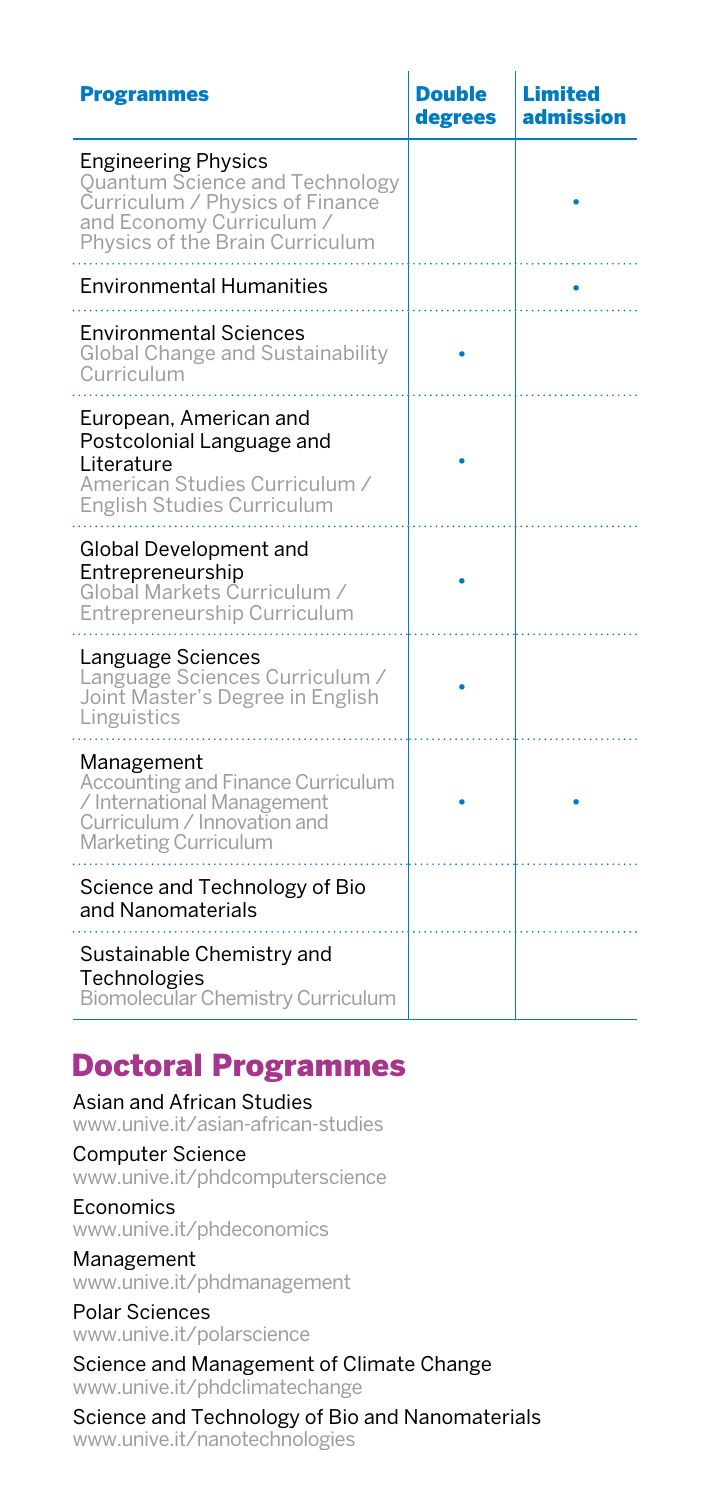## Annual tuition fees

|                                                    | Bachelor's<br>degrees** | Master's<br>degrees |
|----------------------------------------------------|-------------------------|---------------------|
| Students from<br><b>Italy and EU</b><br>countries* | €1.929                  | € 2.157             |
| Students from<br>non-EU OECD<br>countries          | €1,900                  | € 2.100             |
| Students from<br>developing<br>countries***        | € 700                   | € 700               |
| Students from all<br>other countries               | € 1.200                 | € 1.200             |

\*Including Norway, Switzerland and San Marino

\*\*The Digital Management and Hospitality Innovation and e-Tourism programmes are exceptions, with annual tuition fees of 7,523 euro and 6,000 euro respectively.

\*\*\*For the Italian government's list of developing countries, please visit www.unive.it/fees-developing-countries.

#### Funding for high-achieving international students

In recognition of academic excellence, and in order to make the choice to study at Ca' Foscari more affordable, the university offers financial aid specially earmarked for highachieving international students.

For those enrolling in the autumn of 2022, there are 30 renewable entrance scholarships of 7,000 euro or more per year for exceptional master's degree students and 10 renewable entrance scholarships of 6,500 for exceptional bachelor's degree students. For more information, visit www.unive.it/scholarships.

Once enrolled, students from low-income families can also request financial aid from the regional government.